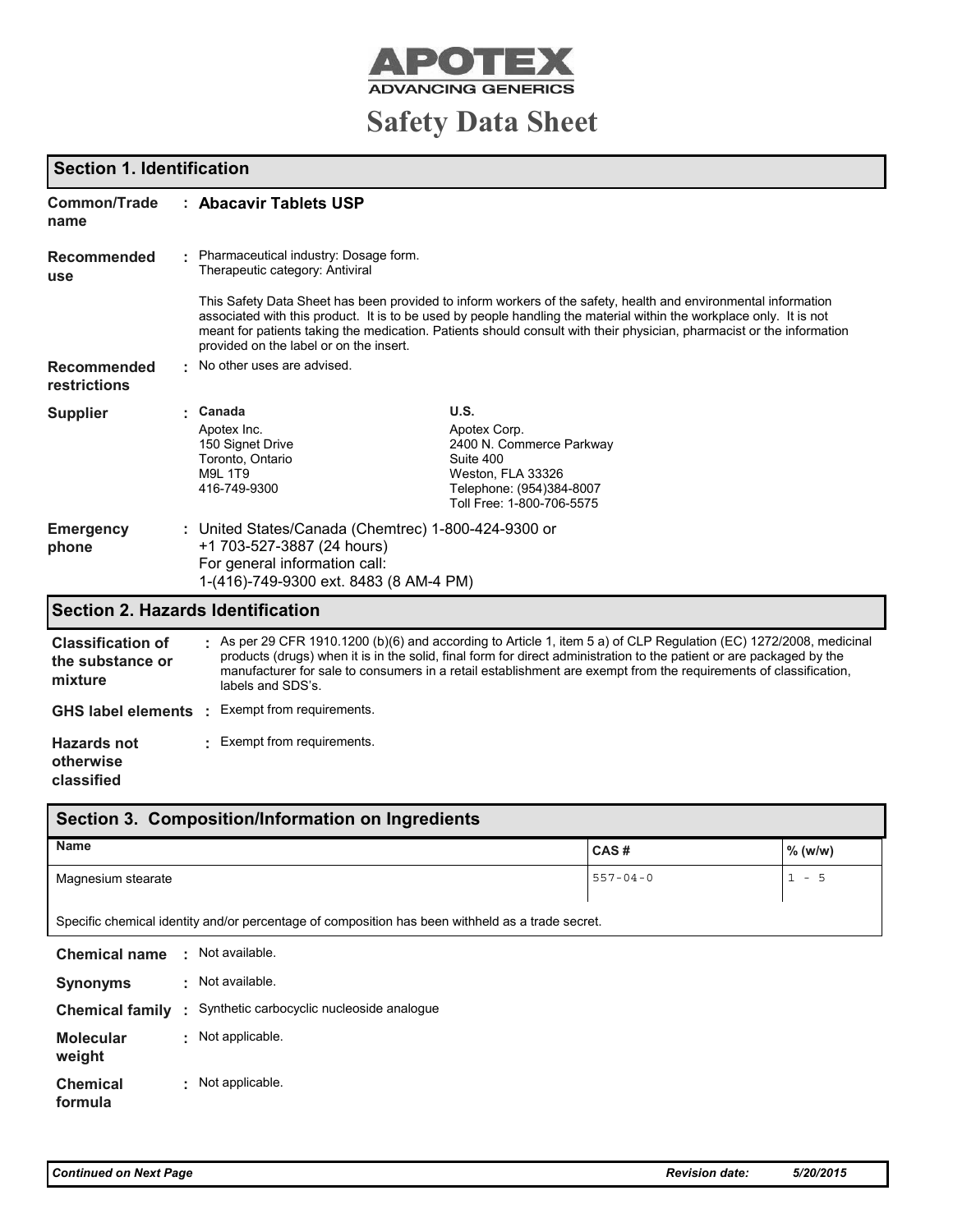| <b>Section 4. First Aid Measures</b>                    |    |                                                                                                                                                                                                                                                                                                                                                                             |  |  |  |  |
|---------------------------------------------------------|----|-----------------------------------------------------------------------------------------------------------------------------------------------------------------------------------------------------------------------------------------------------------------------------------------------------------------------------------------------------------------------------|--|--|--|--|
| Eye contact                                             | ۰. | Flush with copious quantities of water. If irritation persists, obtain medical advice.                                                                                                                                                                                                                                                                                      |  |  |  |  |
| <b>Skin contact</b>                                     |    | . Flush with copious amounts of water. Seek medical attention if irritation persist.                                                                                                                                                                                                                                                                                        |  |  |  |  |
| <b>Inhalation</b>                                       |    | Remove from exposure. Persons developing serious hypersensitivity reactions must receive immediate medical<br>attention. If not breathing give artificial respiration. If breathing is difficult give oxygen.                                                                                                                                                               |  |  |  |  |
| Ingestion                                               |    | Never give anything by mouth if victim is losing consciousness, or is unconscious or convulsing. Rinse mouth<br>thoroughly with water. If breathing is difficult, give oxygen. If breathing has stopped, trained personnel should begin<br>artificial respiration, or if the heart has stopped, cardiopulmonary resuscitation (CPR) immediately. Seek medical<br>attention. |  |  |  |  |
| <b>Potential acute</b><br>and delayed<br>health effects | ÷. | Refer to Sec. 11                                                                                                                                                                                                                                                                                                                                                            |  |  |  |  |

### **Section 5. Fire Fighting Measures**

| <b>Specific hazard</b><br>arising from<br>the chemical                                                  | During fire, gases hazardous to health may be formed.                                                                                                                                                                                                                                                     |
|---------------------------------------------------------------------------------------------------------|-----------------------------------------------------------------------------------------------------------------------------------------------------------------------------------------------------------------------------------------------------------------------------------------------------------|
| <b>Suitable</b><br>extinguishing<br>media and<br>special<br>protective<br>equipment for<br>firefighters | Extinguisher media: water spray, dry chemical, carbon dioxide or foam as appropriate for surrounding fire and materials.<br>Special fire fighting procedures: As with all fires, evacuate personnel to safe area. Firefighters should use self-<br>contained breathing equipment and protective clothing. |

#### **Section 6. Accidental Release Measures**

| Methods and<br>materials for<br>containment and<br>cleaning up | Contain and clean up spillage and place into an appropriate labeled waste disposal container. Avoid generating dust<br>or aerosols. Wash spill surface using appropriate cleaning solutions. Should clothing be contaminated, wash before<br>reuse.                             |
|----------------------------------------------------------------|---------------------------------------------------------------------------------------------------------------------------------------------------------------------------------------------------------------------------------------------------------------------------------|
| <b>Protective</b><br>equipment and<br>personal<br>precautions  | Keep unnecessary personnel away. Wear appropriate personal protective equipment. Do not touch damaged<br>containers or spilled material unless wearing appropriate protective clothing. Ensure adequate ventilation. For<br>personal protection, refer to section 8 of the SDS. |

#### **Section 7. Handling and Storage**

| <b>Precautions for</b><br>safe handling | Avoid breathing dust.                                                                                                                                                     |
|-----------------------------------------|---------------------------------------------------------------------------------------------------------------------------------------------------------------------------|
| <b>Conditions for</b><br>safe storage   | Store at 20 $^{\circ}$ to 25 $^{\circ}$ C (68 $^{\circ}$ to 77 $^{\circ}$ F); excursions permitted to 15 $^{\circ}$ to 30 $^{\circ}$ C (59 $^{\circ}$ to 86 $^{\circ}$ F) |

#### **Section 8. Exposure Controls/Personal Protection**

**Engineering Controls** The engineering control measures appropriate for a particular worksite depend on how this material is handled and on the extent of exposure. Ensure that control measures are designed to comply with occupational, environmental, fire and other applicable regulations. Control measures can include mechanical ventilation (local or general) and process enclosure. Administrative controls and personal protective equipment may also be required. **:**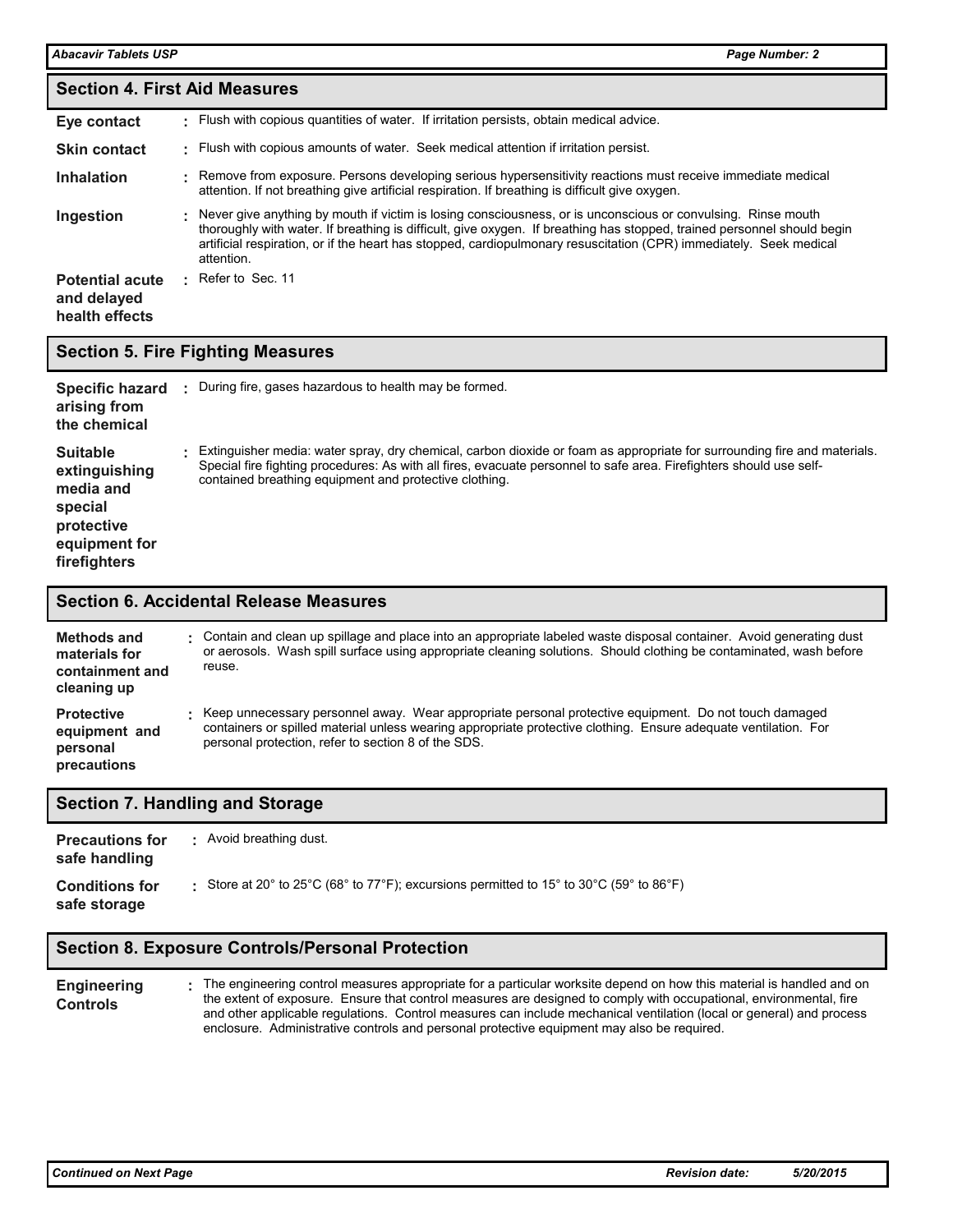| <b>Abacavir Tablets USP</b>          |    | Page Number: 3                                                                                                                                                                                                                                                                                                                                                                  |
|--------------------------------------|----|---------------------------------------------------------------------------------------------------------------------------------------------------------------------------------------------------------------------------------------------------------------------------------------------------------------------------------------------------------------------------------|
| <b>Personal</b><br><b>Protection</b> | л. | Follow all appropriate safe work procedures and local regulations for disposal. Use only licensed disposal and waste<br>hauling companies.                                                                                                                                                                                                                                      |
|                                      |    | PERSONAL PROTECTIVE EQUIPMENT/RESPIRATORY PROTECTION GUIDELINES: Under normal work<br>conditions, the use of respiratory protective equipment is not expected to be required. If the physical state of the<br>finished product is altered by crushing, grinding or breakage or for spill cleaning, appropriate PPE may be reguired<br>that includes NIOSH approved respirators. |
|                                      |    | EYE/FACE PROTECTION: Wear approved safety eyewear if eye contact is possible.                                                                                                                                                                                                                                                                                                   |
|                                      |    | SKIN PROTECTION: Where there is a risk of contact when handling, wear suitable skin protection (e.g., gloves, lab<br>coat/uniform) having resistance to the product.                                                                                                                                                                                                            |
|                                      |    | HYGIENE MEASURES: In the event clothing becomes contaminated, remove promptly. Launder before use. When<br>handlings, do not eat, drink or smoke. Wash hands thoroughly after handling this material. Maintain good<br>housekeeping.                                                                                                                                            |
| Occupational<br>exposure limits      |    | • Not established.                                                                                                                                                                                                                                                                                                                                                              |

|                                                |    | <b>Section 9. Physical and Chemical Properties</b> |                                         |                |                       |
|------------------------------------------------|----|----------------------------------------------------|-----------------------------------------|----------------|-----------------------|
| <b>Physical state</b><br>and appearance        |    | Tablets.                                           |                                         |                |                       |
| pH                                             |    | Not available.                                     | Odor                                    | ŧ.             | Not available.        |
| <b>Melting point/</b><br><b>Freezing point</b> | ٠  | Not available.                                     | <b>Odor threshold</b>                   | ٠              | Not available.        |
| <b>Boiling point</b>                           |    | Not available.                                     | <b>Conditions of</b><br>instability     | $\blacksquare$ | No additional remark. |
| <b>Volatility</b>                              |    | Not available.                                     | <b>Decompositon</b><br>temperature      | ٠              | Not available.        |
| <b>Specific gravity</b>                        | ۰  | Not available.                                     | <b>Partition</b><br><b>Coefficient:</b> | ٠              | Not available.        |
| <b>Evaporation rate</b>                        |    | Not available.                                     | <b>Viscosity</b>                        | ٠              | Not available.        |
| <b>Vapor density</b>                           | t. | Not available.                                     | <b>Flash points</b>                     | ٠              | Not available.        |
| <b>Relative density</b>                        | t. | Not available.                                     | <b>Flammable limits</b>                 | ٠              | Not available.        |
| <b>Vapor pressure</b>                          |    | Not available.                                     | <b>Autoignition</b><br>temperature      | ٠              | Not available.        |
| <b>Flammability</b>                            |    | Emits toxic fumes under fire conditions.           |                                         |                |                       |
| <b>Solubility</b>                              |    | Not available.                                     |                                         |                |                       |

## **Section 10. Stability and Reactivity**

| <b>Reactivity</b>                               | t. | Not available.                                             |
|-------------------------------------------------|----|------------------------------------------------------------|
| <b>Chemical</b><br><b>Stability</b>             | t. | The product is stable.                                     |
| <b>Possibility of</b><br>hazardous<br>reactions | ٠  | Not available.                                             |
| <b>Hazardous</b><br>decomp.<br>products         |    | : When heated to decomposition material emits toxic fumes. |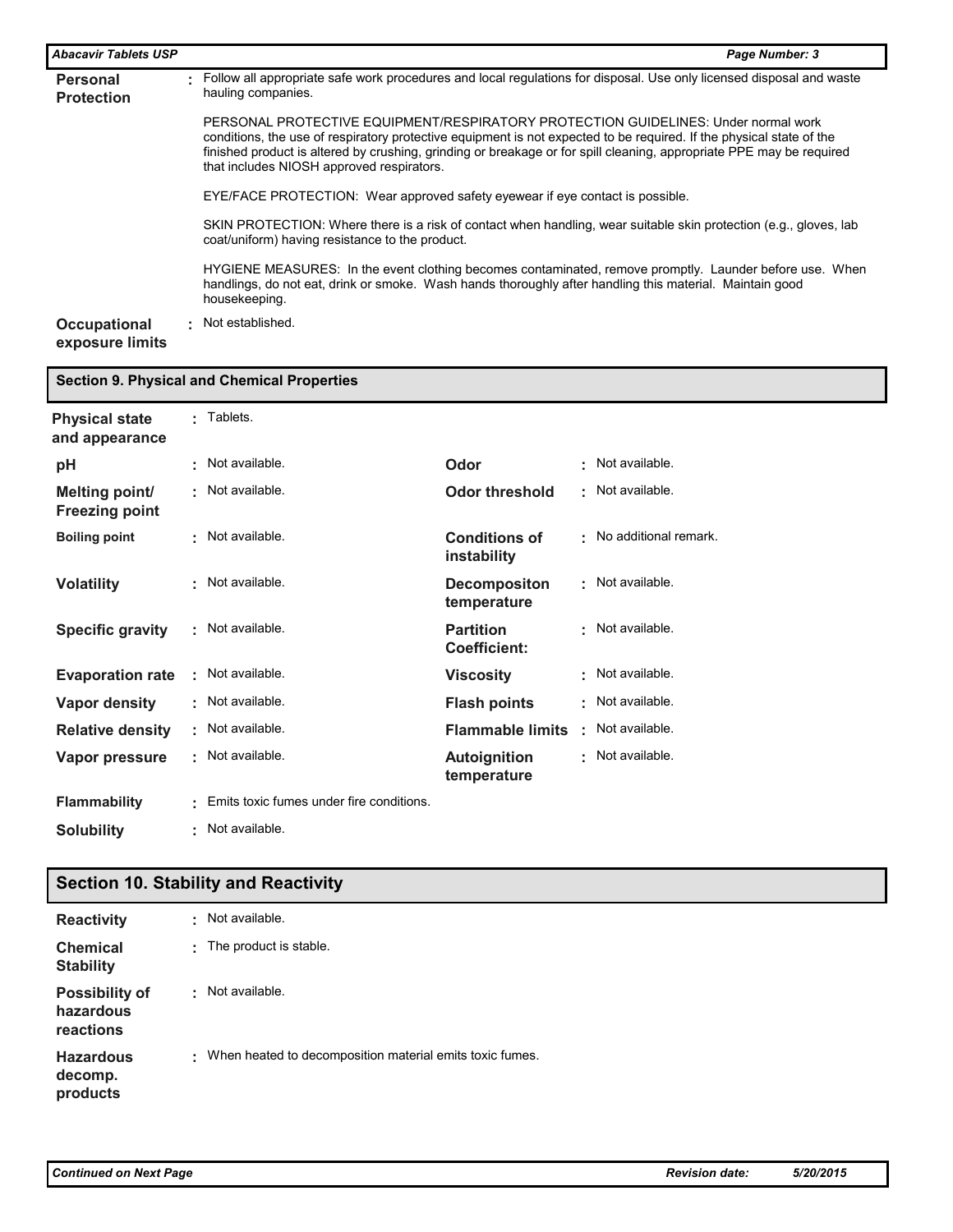**Incompatible materials/ Conditions to avoid :** Not available.

## **Section 11. Toxicological Information**

| Information on the<br>likely routes of<br>exposure                                              | As the product is a solid dosage form, the major route of entry is ingestion. Other routes of entry, including<br>inhalation, skin and eye contact may occur only under certain circumstances.                                                                                                                                                                                                                                                                                                                                                                                                                                                                                                                                                                |
|-------------------------------------------------------------------------------------------------|---------------------------------------------------------------------------------------------------------------------------------------------------------------------------------------------------------------------------------------------------------------------------------------------------------------------------------------------------------------------------------------------------------------------------------------------------------------------------------------------------------------------------------------------------------------------------------------------------------------------------------------------------------------------------------------------------------------------------------------------------------------|
| <b>Toxicity data</b>                                                                            | : Abacavir sulfate:<br>LD50: > 2000 mg/kg (oral-rat)<br>$LD50:$ > 2000 mg/kg (dermal-rabbit)                                                                                                                                                                                                                                                                                                                                                                                                                                                                                                                                                                                                                                                                  |
|                                                                                                 | Skin contact: May cause an allergic skin reaction.<br>Eye contact: Causes serious eye irritation.                                                                                                                                                                                                                                                                                                                                                                                                                                                                                                                                                                                                                                                             |
| <b>Delayed and</b><br>immediate effects<br>and also chronic<br>effects from short               | Possible hypersensitization.<br>Carcinogenicity: Not listed as carcinogen by IARC, NTP, ACGIH, or OSHA. Neoplasms occurred in the preputial<br>gland in male mice and rats and in the clitoral gland of female mice and rats, neoplasms occurred in the liver of<br>female rats, and benign tumors occurred in the liver and thyroid of female rats during two-year carcinogenicity<br>studies in mice and rats receiving abacavir orally at doses up to 330 mg/kg/day and 600 mg/kg/day, respectively.                                                                                                                                                                                                                                                       |
| and long term<br>exposure                                                                       | Reproductive and Developmental Effects: Pregnancy Category: C. Depressed fetal body weight, reduced crown-<br>rump length, and increased incidences of fetal anasarca and skeletal malformations were observed in rats given<br>abacavir at a dose of 1000 mg/kg during pregnancy. Doses of 500 mg/kg/day in rats were associated with<br>increased resorptions and decreased body eights. In female rats, 500 mg/kg increased the incidence of stillbirths.<br>There was no evidence of drug-related developmental toxicity or increased fetal malformations in rabbits<br>administered doses up to 700 mg/kg. No adverse effects on mating performamnce or fertility occurred in male or<br>female mice administered abacavir at doses up to 500 mg/kg/day. |
|                                                                                                 | Mutagenicity: Abacavir was found to induce chromosomal aberrations, with and without activation, in an in vitro<br>cytogenicity study in human lymphocytes. It was mutagenic in an L5178Y mouse lymphoma assay without, but not<br>with, activation. Abacavir was clastogenic in an in vivo mouse bone marrow micronucleus assay in males, but not<br>females. It was not found to be mutagenic in bacterial mutagenicity assays, with or without activation.                                                                                                                                                                                                                                                                                                 |
|                                                                                                 | <b>Remark</b>                                                                                                                                                                                                                                                                                                                                                                                                                                                                                                                                                                                                                                                                                                                                                 |
|                                                                                                 | Medical conditions aggravated by exposure: Hypersensitivity to material, moderately or severely impaired liver<br>function, and risk factors for liver disease such as obesity or prolonged nucleotide exposure.                                                                                                                                                                                                                                                                                                                                                                                                                                                                                                                                              |
| <b>Symptoms related</b><br>to the physical,<br>chemical and<br>toxicological<br>characteristics | . Adverse effects may include body aches or pains; cough; diarrhea; diffuculty breathing; fever; headache; nausea;<br>numbness or tingling in face, hands, or feet; red or sore eyes; skin rash; sore throat; sores in the mouth; swelling of<br>feet or lower legs; vomiting; unusual tiredness; loss of appetite; and trouble sleeping. Possible allergic reaction to<br>material if inhaled, ingested or in contact with skin.                                                                                                                                                                                                                                                                                                                             |

|  |  | <b>Section 12. Ecological Information</b> |
|--|--|-------------------------------------------|
|  |  |                                           |

| <b>Ecotoxicity</b>                      | Not available. |
|-----------------------------------------|----------------|
| <b>Persistence and</b><br>degradability | Not available. |
| <b>Bioaccumulative</b><br>potential     | Not available. |
| <b>Mobility in soil</b>                 | Not available. |
| Other adverse<br>effects                | Not available. |